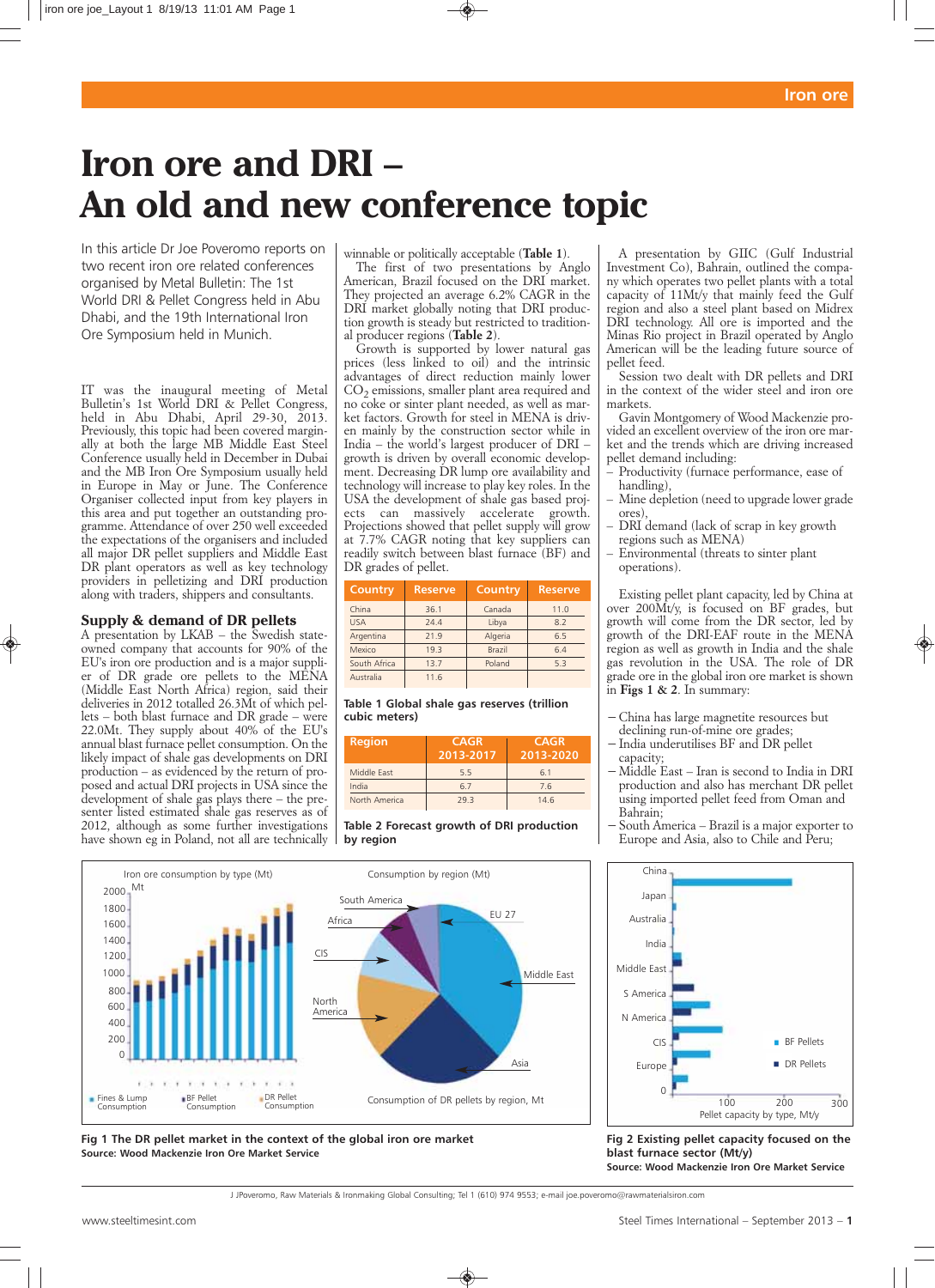

**Fig 3 A large number of sea borne pellet feed projects are in the pipeline Source: Company Reports, Wood Mackenzie**

- *−North America USA has taconite ore in the Midwest focused on domestic markets, Canada supplies overseas. Mexico has DRI production capacity.*
- *−CIS has huge magnetite resources and large intra-regional trade. Ukraine exports.*
- *−Europe Most supply is focused in Sweden which is major exporter of pellet.*

*Ample pellet feed capacity is coming on line, leading to a problem of potential oversupply so expensive pellet feed projects might not offer good financial returns. The focus of pellet supply and the potential overhang in pellet feed supply is shown in Fig 3.*

*The next Anglo American presentation focused on their Minas Rio project in Brazil. This ambitious project will produce 26.5Mt/y of high quality (68% Fe) pellet feed upon completion next year with ultimate expansion possible to 90Mt/y, backed by vast reserves. The opportunities (high growth and size) and challenges (infrastructure, labour, taxes, and land rights) of building in Brazil were noted. The project scope includes a mine, beneficiation plant and a pipeline leading to a coastal shipping port.* 

*Hadi Hami, a consultant in the UAE, provided an informative overview of world metallics (scrap and ore based: pig iron, HBI. DRI) markets:*

- *HBI/DRI market in 2012 was 70Mt/y and the world's production capacity was 90Mt/y of installed capacity and 20Mt/y under construction.*
- *7Mt/y of international trade in DRI/HBI took place in 2012. The main exporters were Trinidad &Tobago, Venezuela, Russia,*

| <b>Main products</b> | <b>Million tonnes 2012</b> |  |  |
|----------------------|----------------------------|--|--|
| Ore                  | 101.0                      |  |  |
| Concentrate          | 38.2                       |  |  |
| Pellets              | 19.0                       |  |  |
| <b>HRI</b>           | 75                         |  |  |

#### **Table 3 Ore and HBI production by Metalloinvest in Russia**

*Malaysia, Libya, Qatar Oman & Iran (recently).* 

*The major importers were NAFTA, China, South Korea and Turkey.*

*Turning to the pig iron market in 2012, Mr Hami said there was 10Mt/y of international trade and 60Mt/y of domestic trade including Chinese merchant pig iron. The main exporters of pig iron were:* 

*– China. Russia, Brazil and Ukraine.* 

*The major importers were:*

*−USA, Italy, Spain, China, Japan and South Korea.*

*Considering all metallics trades (DRI, HBI, pig iron) the sub total for global trade is about 90Mt/y.* 

*Addressing the scrap market, the forecast scrap supply is expected to increase by 60Mt between 2010 to 2015 and probably by another 100Mt by 2020.* 

*Major exporters of metallics are USA, Japan, EU, CIS and the main importers are Turkey, China, Korea, EU.*

*Some countries depend on scrap imports for more than others. In Turkey, Belarus, Egypt, Malaysia, and Thailand 30-35% of steel produc-* *tion capacity is from imported metallics.*

- *Options to cover scrap shortage are: – Bringing capacity expansion in line with scrap supplies;*
- *Switch to alternative iron units;*
- *Increase domestic recycling to grow domestic scrap supply;*
- *Restrict exports of available steel scrap.*

*A production forecast for DRI was given by Siddartha Sengupta of Hatch Beddows Strategy Consulting, that summarised the factors driving DRI production growth as: low gas prices, scrap shortages, growing steel demand, EAF production and environmental benefits. He noted the role of shale gas discoveries and other factors promoting DRI growth globally such as EAF growth and technology trends, predicting global growth of EAF production by 360Mt by 2030.* 

*He presented an interesting scorecard of factors promoting competitiveness of each steelmaking route: BF/BOF and DRI/EAF on a global regional basis concluding that China and India come out on top for the BF/BOF route while MENA, CIS, and NAFTA are favoured for DRI/EAF production (Fig 4).*

*He believes that shale gas exploitation globally will lag behind USA largely due to environmental concerns.* 

*He also believes that China's future huge scrap potential will retard DRI production growth there while looming scrap shortage will promote DRI growth in CIS.*

*Metalloinvest outlined their iron ore, DRI/HBI and steel assets in Russia. Ore is mined at Lebedinsky GOK and Mikhailovsky GOK (Table 3).*

*Their steelmaking arm consists of Oskol Electro-Metallurgical Co, (OEMK) integrated steel works, based on DR technology and has a DRI capacity 2.8Mt/y and a steelmaking capacity 3.3Mt/y. It produces Special Bar Quality (SBQ) long products. Their other works is Ural Steel, an Integrated works using BF/BOF technology which has an ironmaking capacity of 2.1Mt/y, and a crude steel capacity of 2.3Mt/y. It produces flat and long products.*

## **Shipping**

*Phoenix Bulk Carriers, provided details on the dangers, costs and precautions needed when shipping DRI, as opposed to HBI, and noted the reluctance of shippers to transport DRI and even HBI due to fears of spontaneous combustion should the cargo become wet.*

*Clarksons Dubai, provided a comprehensive overview of the global shipping market by vessel type noting that freight rates are under pressure due to over ordering of new shipping*

|                      |                                     | <b>North</b><br><b>America</b> | <b>South</b><br><b>America</b> | <b>Europe</b>     | <b>CIS</b>        | China             | <b>India</b>      | Japan &<br>S. Korea      | Other<br>Asia            | <b>MENA</b>       | <b>Rest</b><br>of world |
|----------------------|-------------------------------------|--------------------------------|--------------------------------|-------------------|-------------------|-------------------|-------------------|--------------------------|--------------------------|-------------------|-------------------------|
|                      | Captive iron ore                    |                                | $\sqrt{\sqrt{2}}$              |                   | $\sqrt{\sqrt{2}}$ |                   | $\sqrt{\sqrt{2}}$ |                          |                          |                   |                         |
| $\frac{\mu}{\Omega}$ | Captive coking coal                 |                                |                                |                   |                   |                   |                   |                          |                          |                   |                         |
|                      | Close proximity to raw materials    |                                | $\sqrt{\sqrt{2}}$              |                   |                   |                   |                   |                          |                          |                   |                         |
|                      | Quality of captive raw materials    |                                | $\sqrt{\sqrt{2}}$              |                   | $\sqrt{\sqrt{2}}$ |                   |                   |                          |                          |                   |                         |
|                      | Likelihood of avoiding carbon taxes |                                |                                |                   | $\sqrt{\sqrt{2}}$ | $\sqrt{\sqrt{2}}$ | $\sqrt{\sqrt{2}}$ |                          | $\sqrt{\sqrt{2}}$        |                   |                         |
|                      | Proximity to scrap pool             | $\sqrt{\sqrt{2}}$              |                                | $\sqrt{\sqrt{2}}$ |                   |                   |                   | $\sqrt{\sqrt{2}}$        |                          |                   |                         |
| EAF                  | Low electricity costs               |                                |                                |                   |                   |                   |                   |                          |                          |                   |                         |
|                      | Low gas costs                       | $\sqrt{\sqrt{}}$               |                                |                   | $\sqrt{\sqrt{2}}$ |                   |                   |                          |                          | $\sqrt{\sqrt{2}}$ |                         |
|                      | Both                                |                                |                                |                   |                   |                   |                   |                          |                          |                   |                         |
| $EAF$ &<br>BF        | Low labour costs                    |                                |                                |                   |                   |                   | $\sqrt{\sqrt{2}}$ |                          | $\sqrt{\sqrt{2}}$        |                   |                         |
|                      | BF integrated                       | $\overline{4}$                 | $\overline{ }$                 | $\mathbf{0}$      | 9                 | -                 | 9                 |                          | $\overline{4}$           | $\overline{2}$    |                         |
| Score                | EAF steelmaking                     | 5                              | $\overline{2}$                 | $\overline{2}$    | 5                 |                   | $\overline{3}$    | $\overline{\phantom{a}}$ | $\overline{\phantom{a}}$ | $\overline{4}$    |                         |

**Fig 4 Key factors impacting cost competitiveness in crude steel production, BF & EAF routes, major regions, 2012 Source: Hatch**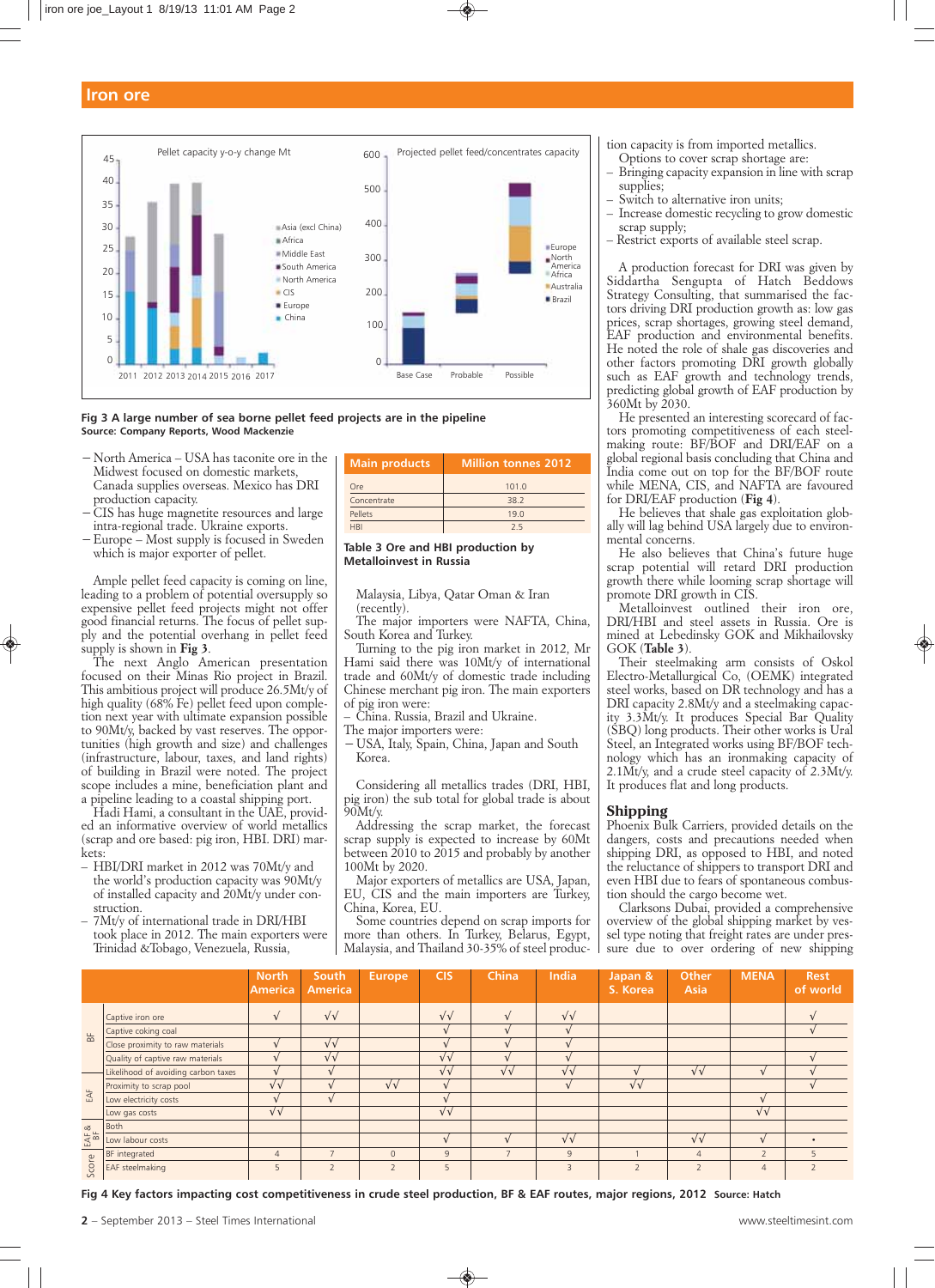

**Fig 5 Global Pelletising capacity ever built (Mt/y) (China not fully shown) Source: Outotec**

*capacity prior to the financial crash, but overbuilding has now peaked and is headed downward.*

## **DR pellet procurement**

*In the session on DR pellet procurement, Emirates Steel, UAE described how they blend pellets of different strengths to achieve good overall pellet properties. GIIC, Bahrain is currently sourcing DRI pellet feedstock globally while awaiting the start-up of Minas Rio as their main future pellet feed source.* 

*RMI Global Consulting, USA, outlined DR pellet quality requirements and value-in-use in DRI/EAF applications; noting that MENA operations typically use 3-4 pellet brands at one time; also the MENA market is attractive for pellet producers due to both its reliance upon 100% pellet charge and its high growth rate.*

*Gohar Zamin Iron Ore Co, located in southern Iran, is currently producing 4Mt/y of concentrate and is aiming for 10Mt/y of concentrate by 2015 and 10Mt/y of DR pellets by 2018. It is using flotation and HPGR to reduce ore sulphur levels; otherwise their quality is very* good:  $67.1\%$ Fe,  $SiO<sub>2</sub> + Al<sub>2</sub>O<sub>3</sub>$  of 2.3%.

#### **Pelletizing technology**

*Outotec, with works in Finland and Germany, is a global leader in pellet plant installations. Their straight grate technology dominates globally especially for haematite ore applications (Fig 5).* 

*Siemens VAI, Austria & Germany has introduced a circular pellet plant for small scale (about 1.0Mt/y) applications; the first plant is being built in India.*

*Miguel Sabanero of Danieli, Italy provided an excellent technical presentation emphasising the importance of maintaining permeability during pelletizing and provided much detail on key technologies: carbon addition, double-deck roller screens, deep beds, and the hearth layer bin.*

*Metso Minerals Industries of USA, is now able to offer both straight grate and grate kiln technology. They compared the two methods and provided some details of new projects.* 

## **Global game changers**

*A representative of India's Ministry of Steel provided an overview of the Indian steel industry including forecasts outlining how the government mining and export restrictions are affecting the domestic market while also listing planned pelletizing increases.* 

*Amit Chatterjee, formerly technical director*

| Process Route 2005-06 2009-10 2010-11 |     |     |     |
|---------------------------------------|-----|-----|-----|
| <b>BOF</b>                            | 53  | 45  | 44  |
| FAF                                   | 18  | 24  | 24  |
| <b>Induction Furnace</b>              | 79  | 31  | 32  |
| <b>Total</b>                          | 100 | 100 | 100 |

**Table 4 Indian crude steel production by process (%)**

|                                       | <b>Consumption</b>      | Unit<br>Cost | US\$   |
|---------------------------------------|-------------------------|--------------|--------|
| Screened Pellet                       | $1.4 - 1.42$ (t)        | 170          | 241.00 |
| Natural Gas                           | 2.5 (net Gcal)          | $4*$         | 10.00  |
| Electricity for prod                  | 110 (kWh)               | 0.03         | 3.80   |
| Oxygen                                | $15$ (Nm <sup>3</sup> ) | 0.1          | 1.50   |
| Make-up water                         | 1.3 <sup>m3</sup>       |              |        |
| Labour & Maint                        | $0.12$ man-hrs          |              | $-6.0$ |
| Manpower                              | $0.12$ man-hrs          |              |        |
| <b>Total</b>                          |                         |              | 262.3  |
| $$C$ as prices based on $MENA$ region |                         |              |        |

\*Gas prices based on MENA region

#### **Table 5 Midrex plant OPEX (US\$/t)**

*Tata Steel and now Chief Editor Steel Tech, India, summarised the status of global steel production and opportunities for growth in steel production in India. He emphasized the strengths of India: iron ore and coal (but little coking) reserves. He expects DRI production based on local iron ore and coal or gasified coal to increase in India. DRI production decreased from a peak of 27 to 20Mt from 2011 to 2012 due to ore shortages and the economic slowdown, but India remains the world's largest producer of DRI. In 2010-11, 17.06Mt of DRI production was from coal based kilns and 6.19Mt from gas based shaft furnaces.*

*Dr Chatterjee summarised the changing steel process routes in India as increasing use of electric steelmaking (by arc and induction furnaces) and declining use of the BF-BOF route (Table 4).*

*India is unusual in relying heavily on small induction furnaces used to melt coal based DRI and scrap, the only refining possible being by blending the charge mix.*

*A presentation by Cliffs Natural Resources (USA) outlined the dramatic recent and future projected growth of shale gas in the USA indicating how low natural gas prices increase both the competitiveness of steel producers (EAF and BF/BOF) as well as sparking a comeback in USA manufacturing that increases steel company customer base. Cliffs is trying to produce DR grade pellets to capitalise on growth of gas based DRI production in USA.*

*Iran's activity was summarised in an informa-*



#### **Fig 6 Potential African iron ore projects (Mt/y) Sources: Kumba; Andrewjohns; CRU; African-Minerals; African Iron; Resource Capital Research; ICON; Morgan Stanley; Bryanston**

*tive joint presentation by Gol-e-Gohar Mining and Mobarakeh Steel. The Golgohar Mining and Industrial Company produces 9Mt/y of concentrate while the Pelletizing Plant produces 5Mt/y of DR and BF pellets. They are located in southern Iran around 340km from the Persian Gulf. By 2030 they expect to produce 22 and 20Mt/y of concentrate and pellets, respectively.*

*Tenova HyL and Danieli outlined the merger of Danieli's DRI technology with long standing HyL technology to form the current EnergIron suite of techniques that include HyTemp (pneumatic conveying of hot DRI to EAF), reformer-less shaft reduction using a selfreforming technique to 'crack' the nature gas within the shaft furnace and a range of module sizes (MegaMod and micro module) with and without reformers. The first micro module is operating at Gulf Sponge Iron in UAE producing 200kt/y. EnergIron has captured a number of new contracts including some high profile ones: Nucor Louisiana, Emirates Steel UAE, Suez and Ezz Steel in Egypt and Jindal Steel & Power Ltd at Angul in NE India, where a set of four modules is to be fed by coke-oven gas and gasified coal. Here, JSPL are also building Midrex modules to use syngas and a Lurgi coal gassifier which could supply syngas to both projects. They cited the benefits of hot charging of DRI to the EAF as a 20% reduction in electrical energy consumption and a 21% decrease in tap to tap time.* 

*The presentation by Midrex outlined current Midrex projects including new plants in Pakistan, Egypt, Russia, Bahrain, India − the latter a plant for Jindal Steel & Power at Angul, Odisha state, fed with gasified coal − and a plant for Jindal South West (JSW) fed with Corex off-gas, and, most recently, a plant in Texas, USA to produce BF grade HBI to ship to voestalpine in Austria. They emphasised higher utilisation of the Midrex process as compared to the competing technology (HyL Energiron) in the MENA region. Typical Midrex Plant OPEX are given in Table 5.*

*The Midrex process dominates shaft furnace production of DRI producing 44.76Mt in 2012 or 79% of the 56.4Mt produced in shaft furnaces. A further 17.06Mt was produced in rotary kilns using coal and 530kt in fluidised bed processes.*

*Emirates Steel introduced its new steel plant in 2009 with a 1.6Mt/y HyL EnergIron HyTemp plant conveying hot DRI to a Danieli EAF and a second module and EAF was added in 2011. Total DRI production is summarised*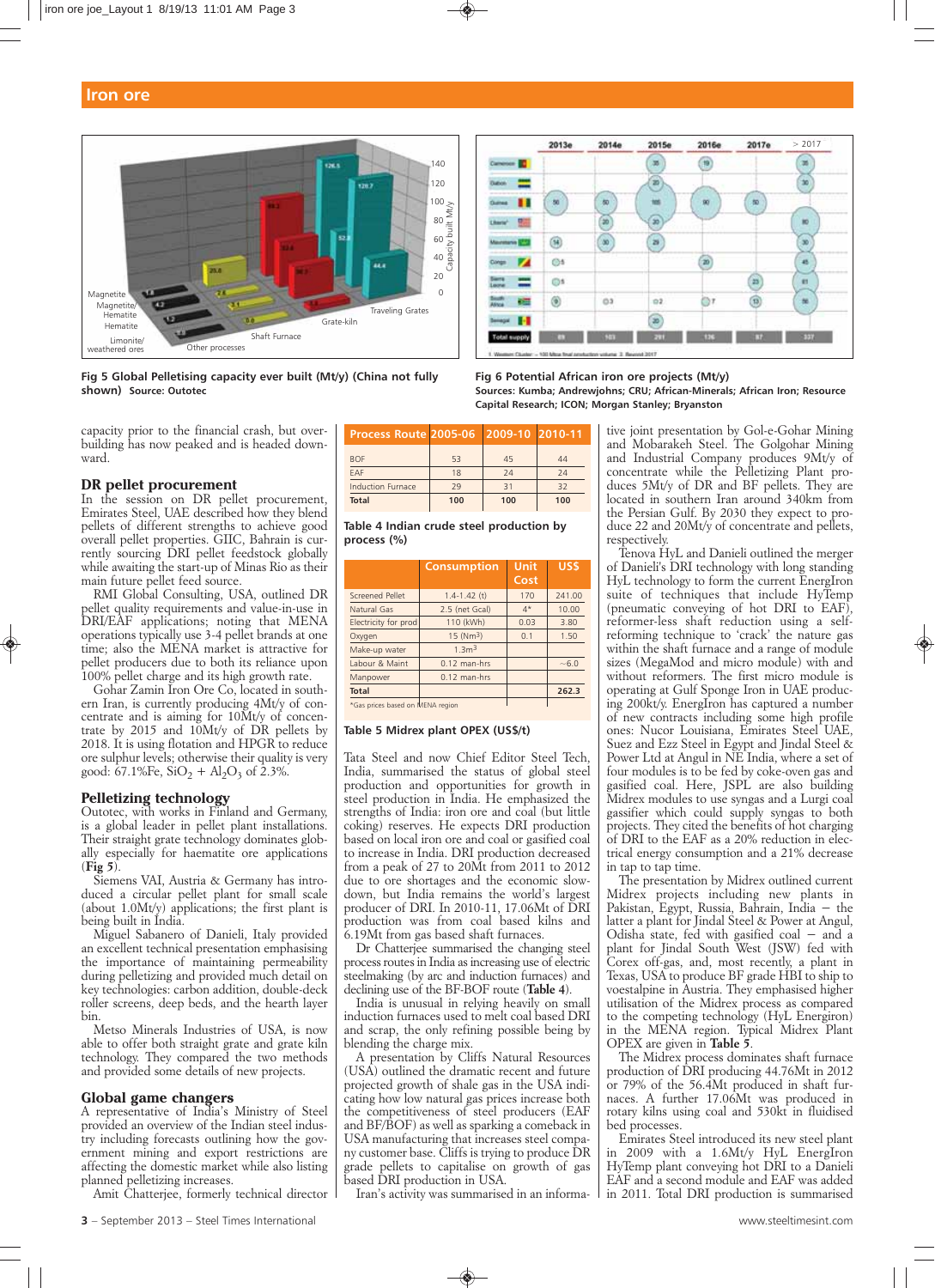



Around 350mt of iron ore (Chinese domestic private sector plus seaborne) currently has a cost<br>of above Macquarie's long run price forecast. This can be displaced by more competitive<br>sources, but execution of large, low cos



**Fig 7 Changing ore suppliers to China Source Metal Bulletin Fig 8 Window of opportunity for iron ore projects Source: Company Data, Customs Statistics, Macquarie Research, June** 

*for the first and second phases of the project as indicated in Table 6.*

*Qatar Steel outlined its direct reduction plants (two modules, a 400 series and a MegaMod that produces both DRI and HBI) with an emphasis on the outstanding performance of direct reduction modules in 2012 when total DRI production reached 2.4Mt to support steel production of 2.2Mt. DRI #1 plant operates at 152% of rated capacity with an availability of 92.5% and reliability of 99.6%. DR #2 operates at 108% of original rated capacity after 5 years of operation. DRI quality is 95% metallisation at 1.8% carbon content using only high quality DR grade pellets sourced from Vale, Samarco, LKAB, QCM and GIIC.*

*The Mobarakeh Steel Company provided a comprehensive overview of its steel production, DRI production and pelletizing in Iran including new projects. Iran is the second largest DRI producer in the world and the largest using gas based shaft furnaces making 11.58Mt in 2012. It is blessed with plentiful natural gas and iron ore reserves. Iran uses a number of gas based shaft furnace DR technologies: Midrex, HyL and Ghaem, and has a current capacity at 18Mt/y from 22 modules. An additional 13.4Mt/y capacity mainly of Midrex modules is under construction. This is supported by an ore pelletizing capacity of 20Mt/y with another 40Mt/y of pelletizing capacity either under construction or planned.*

*The Schmidt + Clemens Group of Spain provided details on their new alloy generation to reduce catalytic coke formation in steam crackers and its application in HyL heaters and to increase capacity in Midrex reformers.*

*An optional field trip to the Emirates Steel complex was available to attendees.*

## **Event Two – Metal Bulletin Iron Ore Symposium**

*Metal Bulletin's 19th International Iron Ore Symposium was held in Munich, June 9 -11, 2013. Metal Bulletin had been organising this symposium every other year for the past three decades but switched to annual meetings three years ago. The venue moves around Europe. Overall attendance at around 220 continues to decline from the 300+ before the fiscal crisis when nearly all iron ore producers and European steel producers attended. However, a change in the programme focus and reduction in depth probably contributes equally to this decline.*

*At one time the programme focused strongly on iron ore producers and steel company users;*

| Year | Phase 1 | Phase 2 |
|------|---------|---------|
| 2012 | 1.44    | 1.20    |
| 2011 | 1.28    | 0.89    |
| 2010 | 1.10    |         |
| 2009 | 0.14    |         |

#### **Table 6 Emirates steel DRI Production Phases 1 & 2 (Mt/y)**

*the current event included only three iron ore producers while the consumption side included only a speaker from the German Steel Federation VDEh. Nevertheless, the programme did feature some excellent presentations from analysts and shippers. The former global attendance spread is now European focused with very few attendees from Asia, the current centre of gravity of the iron ore world.*

*Delegates are still led by iron ore producers (37%) but with traders (21%) now the second largest group while steel producers (15%) are less prominent. Some of the leading European steel producers did not register for the conference but were participating in meetings at the hotel but outside the Symposium meeting area. Financiers (15%) are another prominent group while the balance of the attendees included technology providers, shippers, consultants and journalists.* 

## **Keynote presentations**

*Vale's Market Outlook was presented by Fidel Blanco who gave an upbeat view of the world steel and iron ore markets, counting on not only continued urbanisation drives in developing countries including China but also evidence of economic recovery in the developed world. He touted key Vale projects: a 40Mt/y expansion of Carajas costing \$3.5bn coming on at year end and replacement capacity at Conceição Itabiritos costing \$1.2bn that also adds 12Mt/y of capacity. Additional Carajas South and other (S11D, CLN) projects could add 150Mt/y of capacity. The Valemax (400kt) vessels and trans-shipment facility in Malaysia improves Vale's logistics to China.*

## **Future of European steelmaking**

*Challenges and Opportunities arising was the topic addressed by Jürgen Kerkhoff of the German Steel Federation VDEh.*

*He reviewed current EuroZone economic problems including increasing disparity between countries with strong steel industries such as Germany and others such as Greece.* 

*He advocated revision of EU emissions and*

*CO2 policies based on more realistic benchmarks.*

*He illustrated the high costs of electricity and natural gas in EU versus the rest of the world and complained about the still high iron ore prices while also pointing out global restrictive trade practices (export restrictions on raw materials, import restrictions on steel products) outside of the developed world.*

*In conclusion he extolled the virtues of EUled technical progress in steel technology and utilisation.* 

# **Pricing**

*The panel moderator for the session on pricing, Benedikt Sobotka of Bryanston Resources, predicted iron ore oversupply starting in 2014 will driving prices down to \$100/t. China will continue to increase traded iron ore consumption as high cost domestic production declines but eventually an increasing scrap reservoir in China will decrease iron ore demand. Global iron ore pricing is moving to shorter indexing periods while quality differentials are decreasing. Some new iron ore projects feature different types of ore. He listed all the potential projects in eight African countries totalling 343Mt/y of new capacity (Fig 6), but acknowledged that delays and cancellations are likely.* 

*The role of India in the global iron ore trade is a major wildcard. GlobalORE will now offer ore brands by name. Northern Iron Marketing disclosed that their shareholders dismiss hedging and want full exposure to maximise gains in the iron ore market. Credit Suisse noted that steel producers are not natural hedgers.* 

*Christopher Ellis reported that Metal Bulletin started their iron ore fines index in 2008 based on 62% Fe fines; in 2011 they added other products: fines at different Fe levels, concentrates and pellets. He presented an interesting plot showing the evolution of spot iron ore trading; initially dominated by India; now dominated by Australia with Brazil playing a role (Fig 7).*

## *Value in use of iron ore*

*David Tucker of Hatch provided a method of calculating the impacts of changes in sinter chemistry and/or use of concentrates on the impact on sinter plant, blast furnace and steelmaking costs showing how plant constraints and assumptions affect value in use calculations.* 

## **Supply/demand balance**

*Yuri Mishin of Metalloinvest gave a comprehensive presentation starting with the global iron*